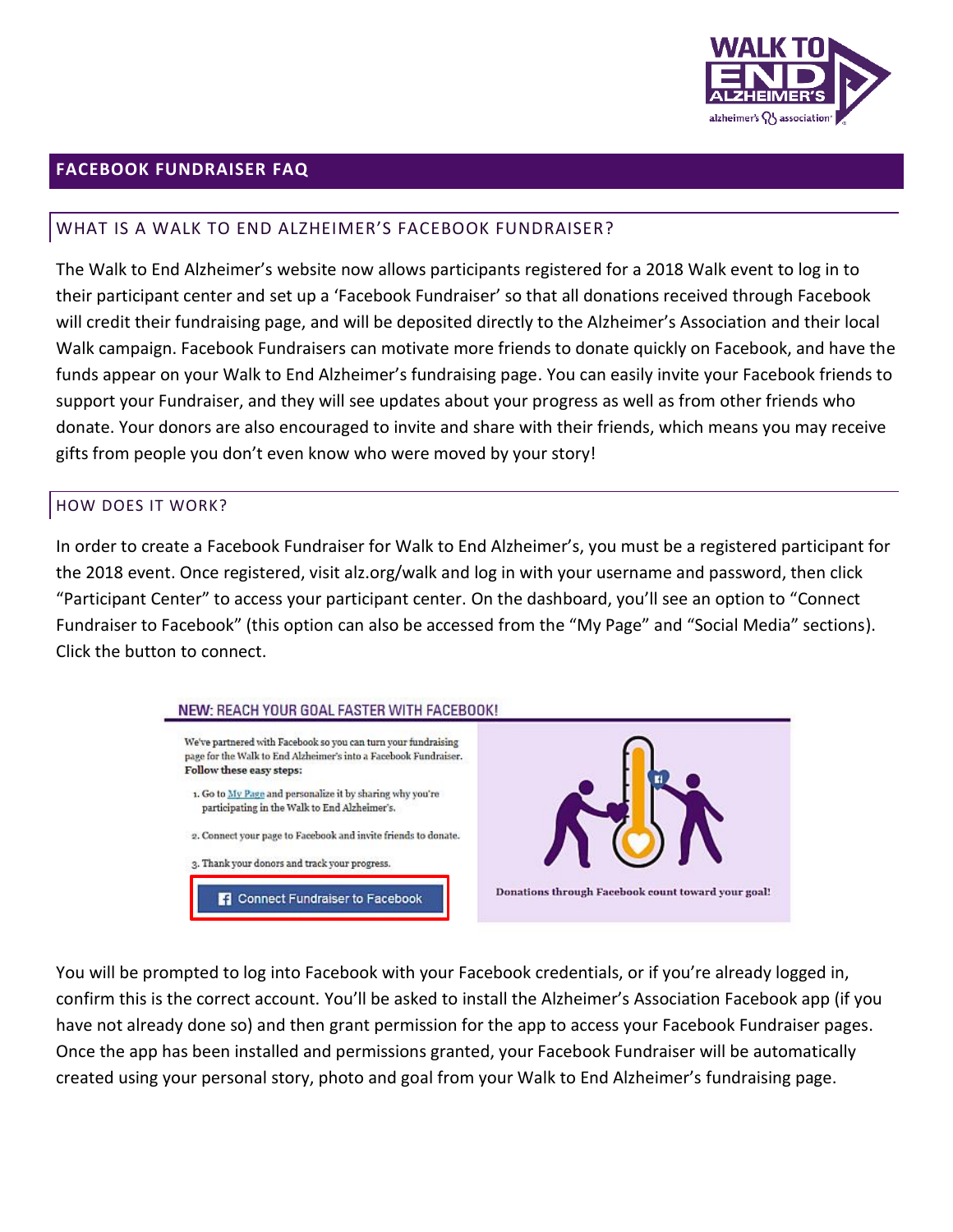



At this point, your Fundraiser has been created and shared on your timeline and with your Facebook Friends. Click the "View on Facebook" button to see your Fundraiser in action. Review the content and update the image and/or story as desired. The progress meter on your Facebook Fundraiser will stay in sync with the progress meter on your fundraising page.

After your Fundraiser is set up, invite your friends to donate by clicking the "invite" button. Be sure to thank those that donate and post updates in your fundraiser to keep the momentum going.

When donating, your friends can choose to share news of their donation publicly, with friends, or not at all. They can also enter a message that will be posted in your fundraiser.

Additionally, they can choose their payment method, and determine if they wish to share their email address with the Alzheimer's Association.

Finally, after a friend makes a donation, they are given the option to share your fundraiser with others to encourage giving.

When you return to your participant center, you will see that the option to "Connect Fundraiser to Facebook" has changed to "View on Facebook" so it can be easily accessed.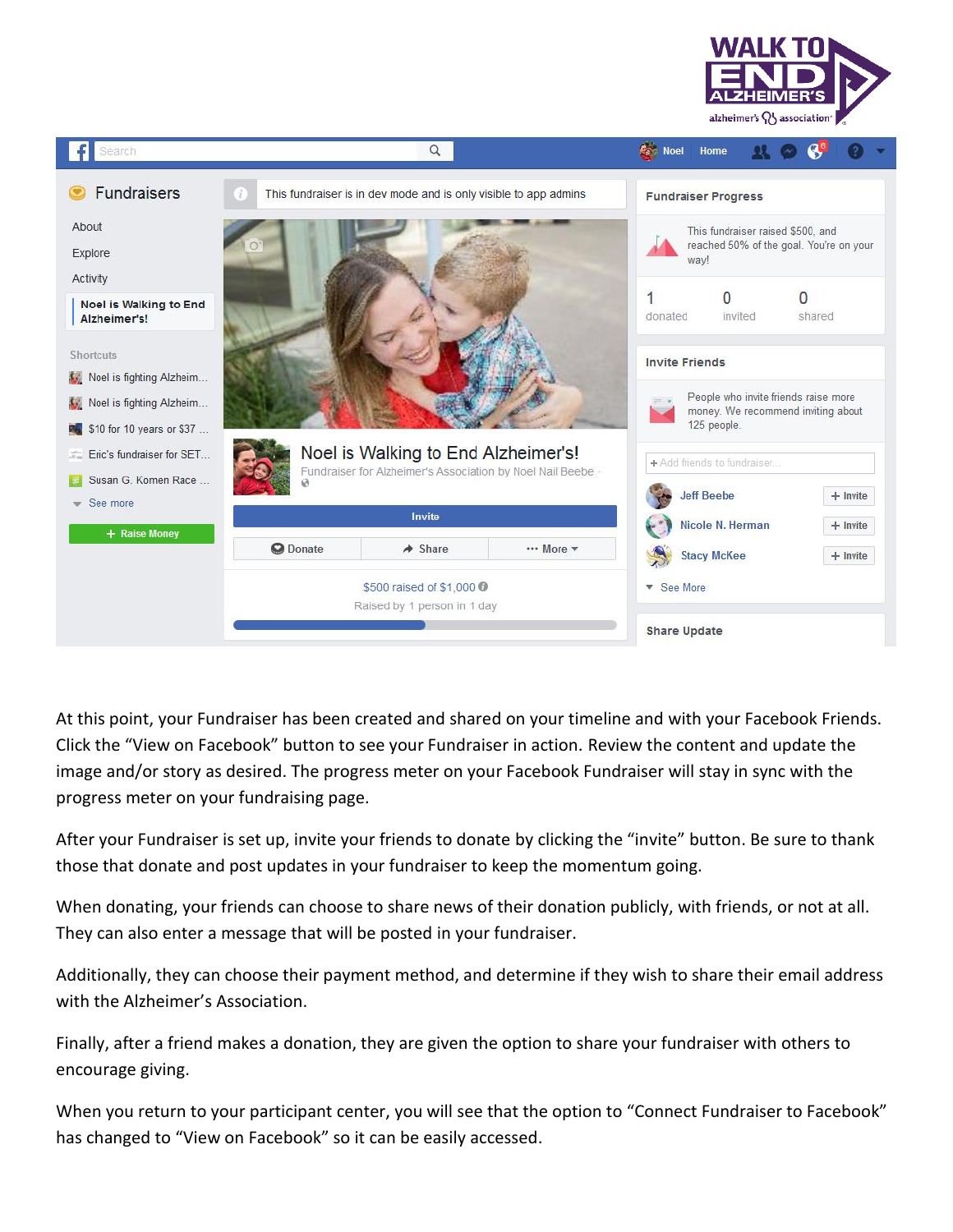

| Donate                                       |                                   |                                                                                                  |       | $\mathbf{x}$                                                                             |
|----------------------------------------------|-----------------------------------|--------------------------------------------------------------------------------------------------|-------|------------------------------------------------------------------------------------------|
|                                              |                                   | Noel is Walking to End Alzheimer's!<br>Fundraiser for Alzheimer's Association by Noel Nail Beebe |       |                                                                                          |
| Amount (US Dollars)                          |                                   |                                                                                                  |       |                                                                                          |
| \$20                                         | \$50                              | \$100                                                                                            | \$250 | S Other                                                                                  |
| Post in Fundraiser (Optional)                |                                   |                                                                                                  |       |                                                                                          |
|                                              | Say something about your denation |                                                                                                  |       |                                                                                          |
| Who can see that you donated?                |                                   |                                                                                                  |       |                                                                                          |
| <b>@</b> Public                              |                                   |                                                                                                  |       |                                                                                          |
| see the total amount raised by a fundraiser. |                                   |                                                                                                  |       | Only Noel Nail Beebe and Alzheimer's Association can see your amount. Anyone can         |
| Payment Method                               |                                   |                                                                                                  |       |                                                                                          |
| visa Visa +3117                              |                                   |                                                                                                  |       |                                                                                          |
| Get emails from Alzheimer's Association      |                                   |                                                                                                  |       |                                                                                          |
| you agree to our Payments Terms.             |                                   |                                                                                                  |       | Donations will be used at the discretion of Alzheimer's Association. By diicking Donate, |
|                                              |                                   | Donate                                                                                           |       |                                                                                          |
|                                              |                                   |                                                                                                  |       |                                                                                          |

# IF I UPDATE MY STORY OR PHOTO IN MY PARTICIPANT CENTER, WILL IT CHANGE ON MY FACEBOOK FUNDRAISER AS WELL?

No. Following the creation of your Facebook Fundraiser, updates to your story or photograph on your personal page will not be reflected on your Facebook Fundraiser. This allows you to tailor content appropriately in either location.

#### HOW DO DONATIONS MADE VIA FACEBOOK APPEAR ON THE WALK WEBSITE?

All Facebook Fundraiser donors appear as "Facebook Fundraiser" on the personal page honor roll along with their donation amount. The donor information will be available to you in the "Progress" section of your participant center, as well as on Facebook.

#### WILL MY DONORS GET A TAX RECEIPT IF THEY DONATE THROUGH FACEBOOK?

Donations will be processed by the Alzheimer's Association, but Facebook will issue the initial receipt to the email address tied to the donor's Facebook account. If the donor opts to share their email address with the Alzheimer's Association, they will also receive a receipt from the Walk website. Both receipts will include the Alzheimer's Association Tax ID Number and can be used for tax deductions. If the receipt is lost, donors can contact [donorservicesinfo@alz.org](file:///C:/Users/nbeebe/Desktop/donorservicesinfo@alz.org) to request a PDF receipt, or review their "Payment History" on Facebook and request a receipt from Facebook.